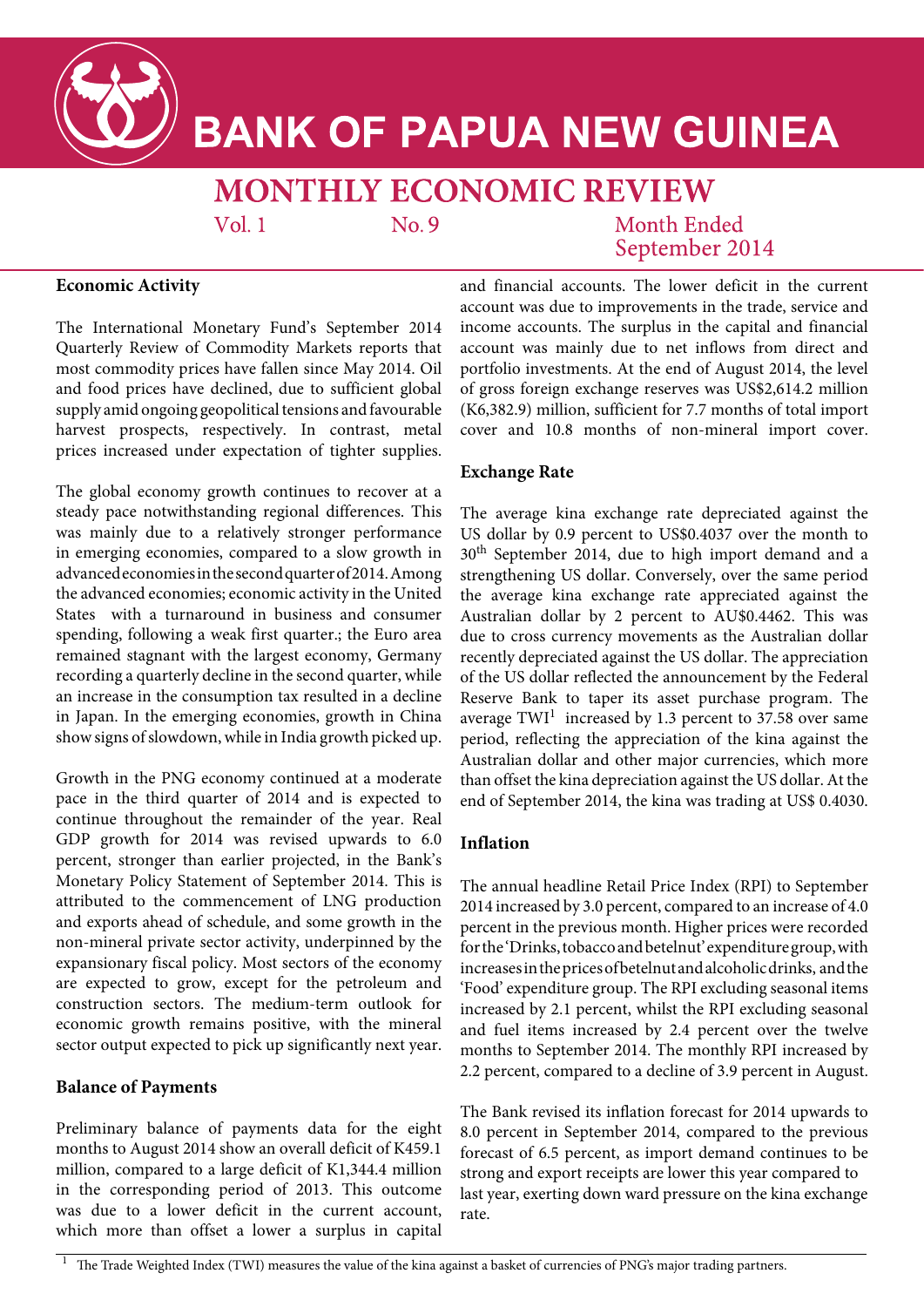#### **Fiscal Operations**

Preliminary estimates of the fiscal operations of the National Government over the seven months to July 2014 show an overall deficit of K695.8 million, compared to a deficit of K629.7 million in the corresponding period of 2013. This represents 1.8 percent of nominal GDP, and reflected higher expenditure, which more than offset an increase in revenue. The budget deficit of K695.8 million was financed from domestic and external sources of K587.6 million and K108.3 million, , respectively.

Total revenue, including foreign grants, over the seven months to July 2014 was K5,210.1 million, 6.0 percent higher than the receipts collected in the corresponding period of 2013. This represents 41.1 percent of the budgeted revenue for 2014. The increase in revenue reflected higher collections in tax and non-tax receipts, which more than offset lower foreign grants. Total expenditure over the seven months to July 2014 was K5,905.9 million, 6.5 percent higher than in the corresponding period of 2013 and represents 39.3 percent of the budgeted appropriation for 2014.

#### **Domestic Interest Rates & Monetary Aggregates**

Over the month to  $26<sup>th</sup>$  September 2014, Central Bank

Bill (CBB) rates increased across all maturities except the 182-day term which had no CBB allocation since August 2014. The 28-day, 63-day and 91-day rates increased to 1.95 percent, 2.77 percent and 2.89 percent, respectively, from 1.94 percent, 2.69 percent and 2.81 percent. At the Treasury bill auction, the 182 and 365 days rates increased from 4.49 percent and 7.20 percent to 4.51 percent and 7.30 percent, respectively, at the end the month. The Kina Facility Rate (KFR) was maintained at 6.25 percent in September 2014, while the Cash Reserve Requirement (CRR) was increased by 1.0 percent to 10.0 percent in view of the persistent high liquidity level.

Over the year to 26<sup>th</sup> September 2014, average lending by banks increased by 16.2 percent to K9,456.2 million. The commercial bank deposits increased by K386.8 million to K18,758.3 million between December 2013 and week-ending 26th September 2014. Over the year to  $26<sup>th</sup>$  September 2014, average deposits increased by 6.0 percent to K18,634.9 million.

#### **Monetary Policy**

The Bank continues to take a cautious by maintaining the policy signalling rate, the Kina Facility Rate, at 6.25 percent for the month of September 2014.